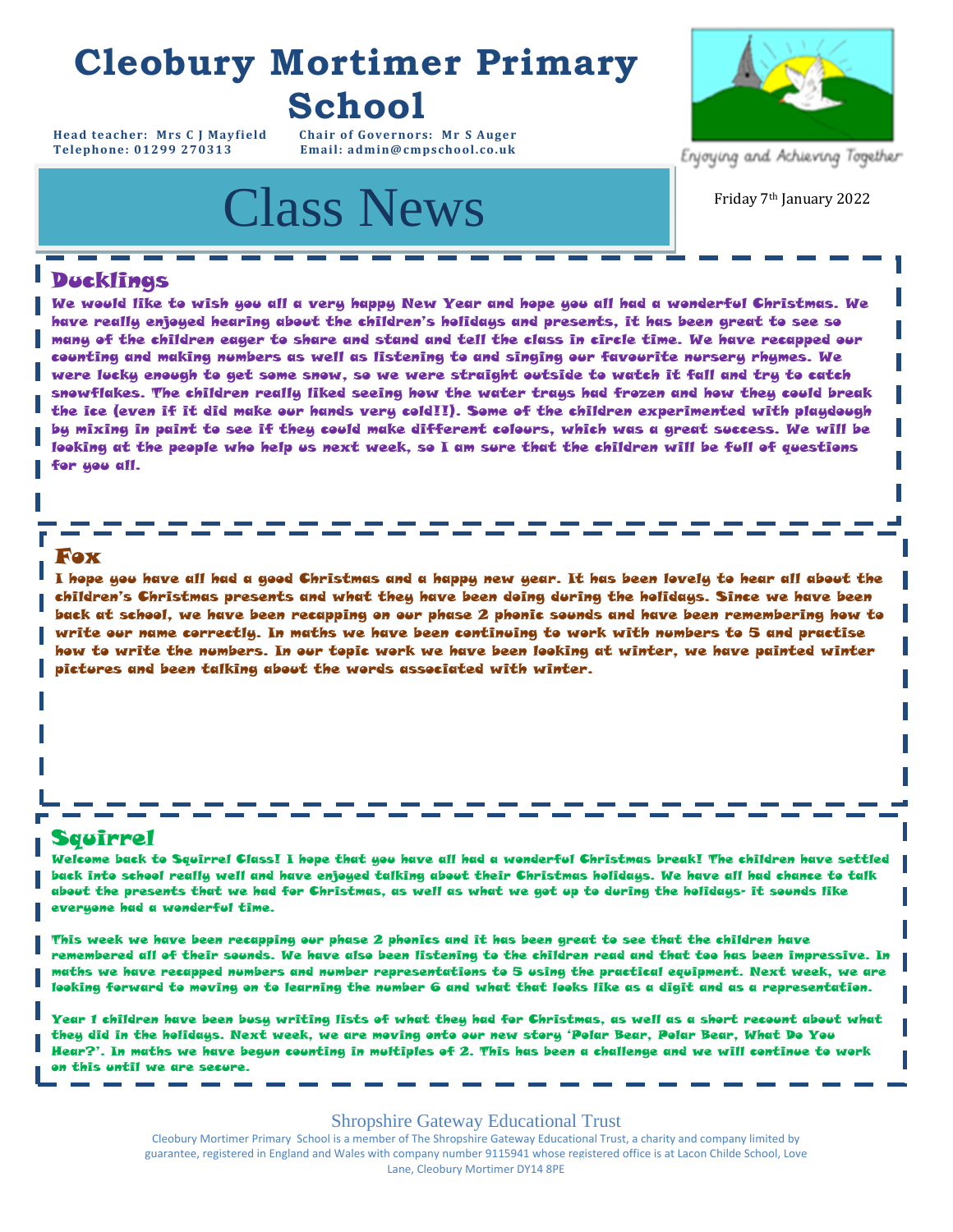# Badger

I hope that everyone has had a very Merry Christmas and a Happy New Year. The children have settled back into school routines very quickly and have been enthusiastic with their learning this week. We have revised addition and solved some tricky reasoning and problem solving questions in maths. In English we found a penguin in our book corner! We have tried to describe him using adjectives in our sentences so that hopefully his owner can find him. In topic lessons we are exploring Antarctica, we have looked at artists called Linda Lang and Nerys Levy who paint pictures from Antarctica which was very interesting. I hope that everyone has a lovely weekend.

# **For your** Hedgehog

**Calendar:**  Happy New Year.

The children have settled back into school well and have enjoyed sharing information about their Christmas presents with the class. It is wonderful so hear the excitement in their voices as they confidently share their Christmas news.

The children have really enjoyed coming back to school and seeing their friends.

We have started our new English topic which is about traditional tales. There was great excitement when we explored watermelons to help us learn about adjectives and similes.

In maths, we have been using a number line to add two, two-digit numbers and the children are already becoming much quicker at adding numbers mentally. The ability to add numbers mentally and quickly will help the children as they progress through school.

In topic, we have started to learn about The Great Fire of London and the children enjoyed exploring hot and colours to create dramatic fire pictures.

Thank you for your continued support.

# Rabbit

It has been lovely to see everybody back after the Christmas break. We began the week by recapping the times tables we explored before Christmas. We have come to the end of The Lion, the Witch and the Wardrobe. Over the next few guided reading lessons, we will explore the text in more detail before writing a book review detailing what we liked and disliked about the story. We continue to explore our new topic - the Stone Age. We identified where the Stone Age fits into a timeline of British history. As we begin 2022, we explored how people around the world commemorate and welcome in the New Year. We created a piece of artwork based on a firework display, a way of celebrating the New Year that we discovered was common around the world. We enjoyed working with Mrs Giles once more. She taught us how to identify different musical note values, helping us to put them into a song. Please ensure PE kits are back in school for next week.

#### Hare

It has been lovely to see all the children back in class this week and to hear all about how they spent Christmas.

This week in English we have been learning how to recognise apostrophes and also how to extract important information from text.

On Thursday morning, we had our ukulele lesson with Mrs Giles. We have started to learn a new song which requires us to play two different chords and also use the plectrum that Mrs Giles gave us before Christmas.

In Maths we have been recapping our times tables using a variety of different methods and have also used games to help test our memories.

Shropshire Gateway Educational Trust

Cleobury Mortimer Primary School is a member of The Shropshire Gateway Educational Trust, a charity and company limited by guarantee, registered in England and Wales with company number 9115941 whose registered office is at Lacon Childe School, Love Lane, Cleobury Mortimer DY14 8PE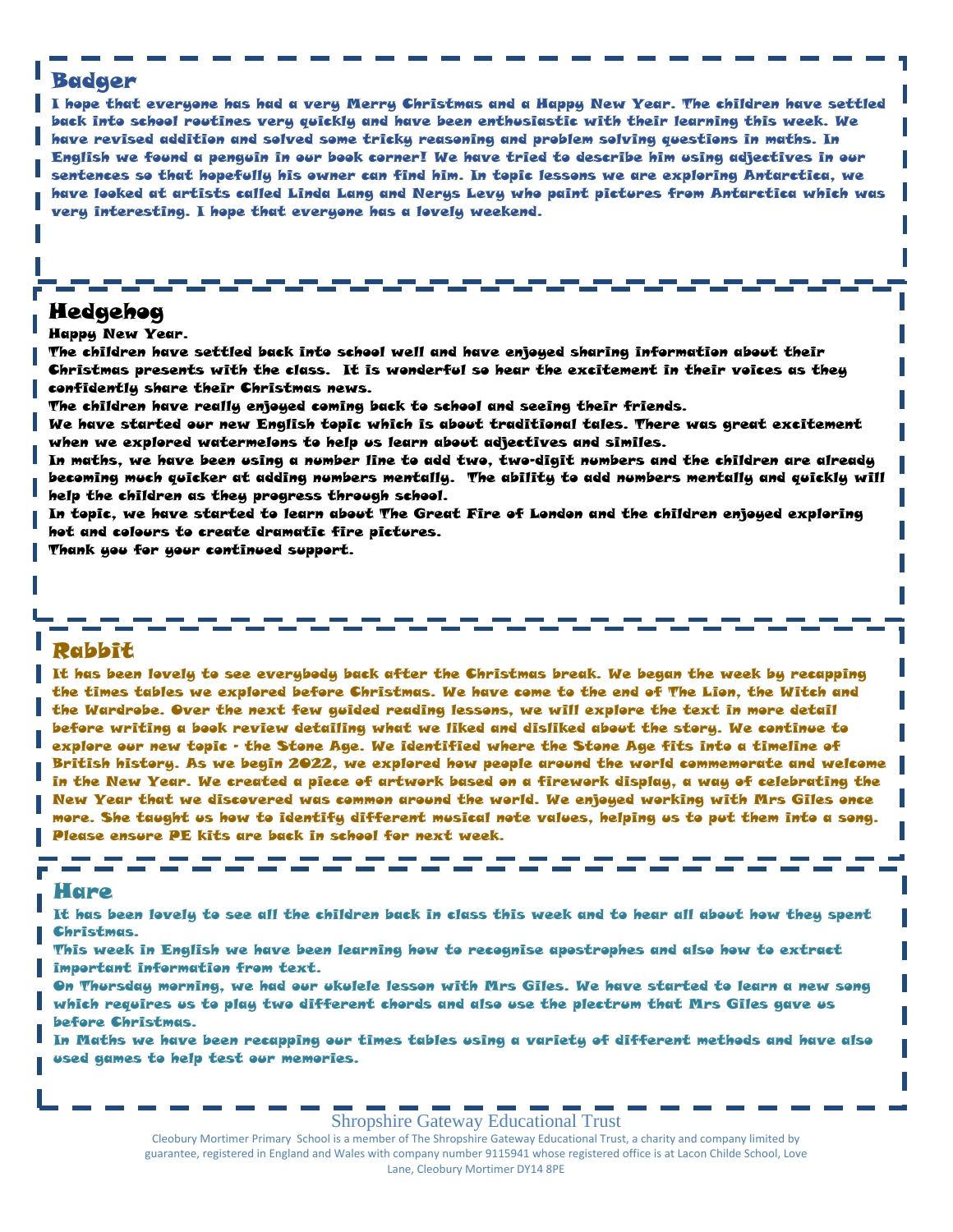# Kestrel

I hope you have had a lovely Christmas break. The children have had a good first couple of days back and myself and Mrs Auger have enjoyed hearing all about their exciting holidays they all have had. This term in Talk for reading we will be studying the novel 'My Friend Walter' by the author Michael Morpurgo. In maths, we have started our second multiplication and division unit where we will be working towards multiplying and dividing 4-digit numbers by 2-digit numbers. Kestrel class will be finishing our topic of the Tudors and continuing to develop our sewing skills by creating our very own Tudor pouches.

## Mole

I hope you all had a good rest over the holidays and wish you a Happy New Year. It has been lovely to see the children back this week and hear so much excitement about their Christmas break. We are starting the new term learning about decimals in maths, which the children have enjoyed doing. Some of this work involves calculating with money, which the children relate to very well. In literacy, we are starting new topics based on a short story and a poem. I have set new homework for Purple Mash and MyMaths, so please remind your child to complete these tasks each week as well as the usual spellings and timetables. I hope that the children settle back into the routines quickly and enjoy the next term in school.

### Deer

Happy New Year. We hope you had a lovely Christmas and managed to stay safe over the holidays. Thank you for our Christmas gifts, they were wonderful and very kind of you all. Deer Class have returned ready to work and have enjoyed starting their new Science topic on Evolution. They worked on laptops to research all about the famous scientist Charles Darwin. They also started a new art topic, learning about the work of Kandinsky. The children learnt about abstract art and what it can look like. They then took on the challenge to try and create their own abstract art. In Maths, they have started to learn about reflections and how to reflect a 2D shape on a co-ordinates grid. In English, we have started a poetry unit and had lots of fun playing poetry games this week.

Shropshire Gateway Educational Trust

Cleobury Mortimer Primary School is a member of The Shropshire Gateway Educational Trust, a charity and company limited by guarantee, registered in England and Wales with company number 9115941 whose registered office is at Lacon Childe School, Love Lane, Cleobury Mortimer DY14 8PE